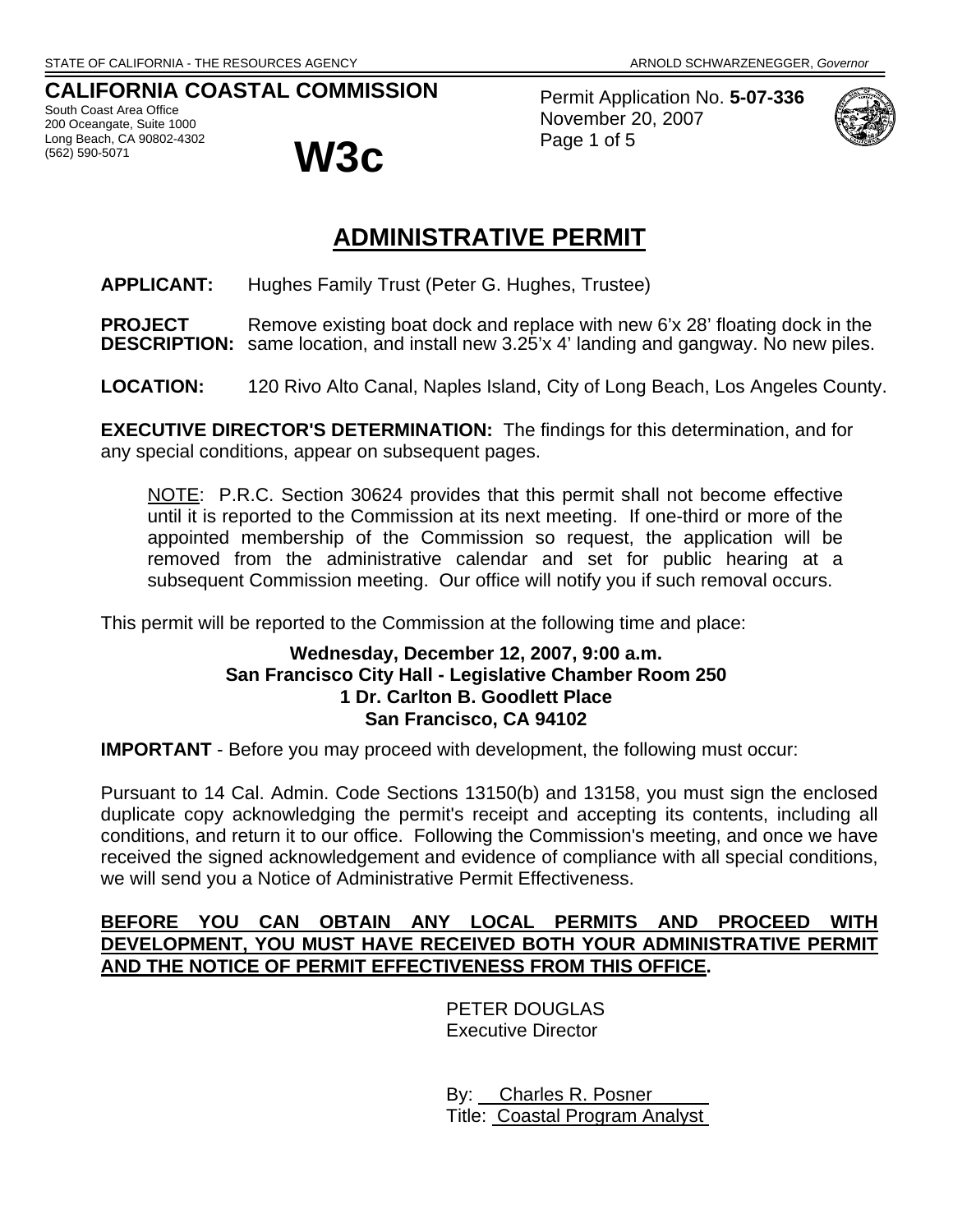# 5-07-336 Page 2 of 5

# **STANDARD CONDITIONS:**

- 1. Notice of Receipt and Acknowledgment. The permit is not valid and development shall not commence until a copy of the permit, signed by the permittee or authorized agent, acknowledging receipt of the permit and acceptance of the terms and conditions, is returned to the Commission office.
- 2. Expiration. If development has not commenced, the permit will expire two years from the date this permit is reported to the Commission. Development shall be pursued in a diligent manner and completed in a reasonable period of time. Application for extension of the permit must be made prior to the expiration date.
- 3. Interpretation. Any questions of intent or interpretation of any term or condition will be resolved by the Executive Director or the Commission.
- 4. Assignment. The permit may be assigned to any qualified person, provided assignee files with the Commission an affidavit accepting all terms and conditions of the permit.
- 5. Terms and Conditions Run with the Land. These terms and conditions shall be perpetual, and it is the intention of the Commission and the permittee to bind all future owners and possessors of the subject property to the terms and conditions.

# **SPECIAL CONDITIONS:** See Page Four.

# **EXECUTIVE DIRECTOR'S DETERMINATION (continued):**

The Executive Director hereby determines that the proposed development is a category of development which, pursuant to PRC Section 30624, qualifies for approval by the Executive Director through the issuance of an Administrative Permit. Subject to Standard and Special Conditions as attached, said development is in conformity with the provisions of Chapter 3 of the Coastal Act of 1976 and will not have any significant impacts on the environment within the meaning of the California Environmental Quality Act. If located between the nearest public road and the sea, this development is in conformity with the public access and public recreation policies of Chapter 3.

# **FINDINGS FOR EXECUTIVE DIRECTOR'S DETERMINATION:**

# **A. Project Description**

The proposed project involves the replacement of a private residential boat dock on Naples Island in southeast Long Beach (Exhibit #2). The L-shaped dock being replaced is 22 feet long and varies in width from six-to-eleven feet (Exhibit #5). The proposed new floating dock is 28 feet long and varies in width from six-to-eleven feet (Exhibit #5). No piles are necessary as the dock will be attached to existing davits that hang from the vertical seawall. A new 3.25'x 4' platform landing and 2'x 18' gangway will be installed to provide access to the private dock.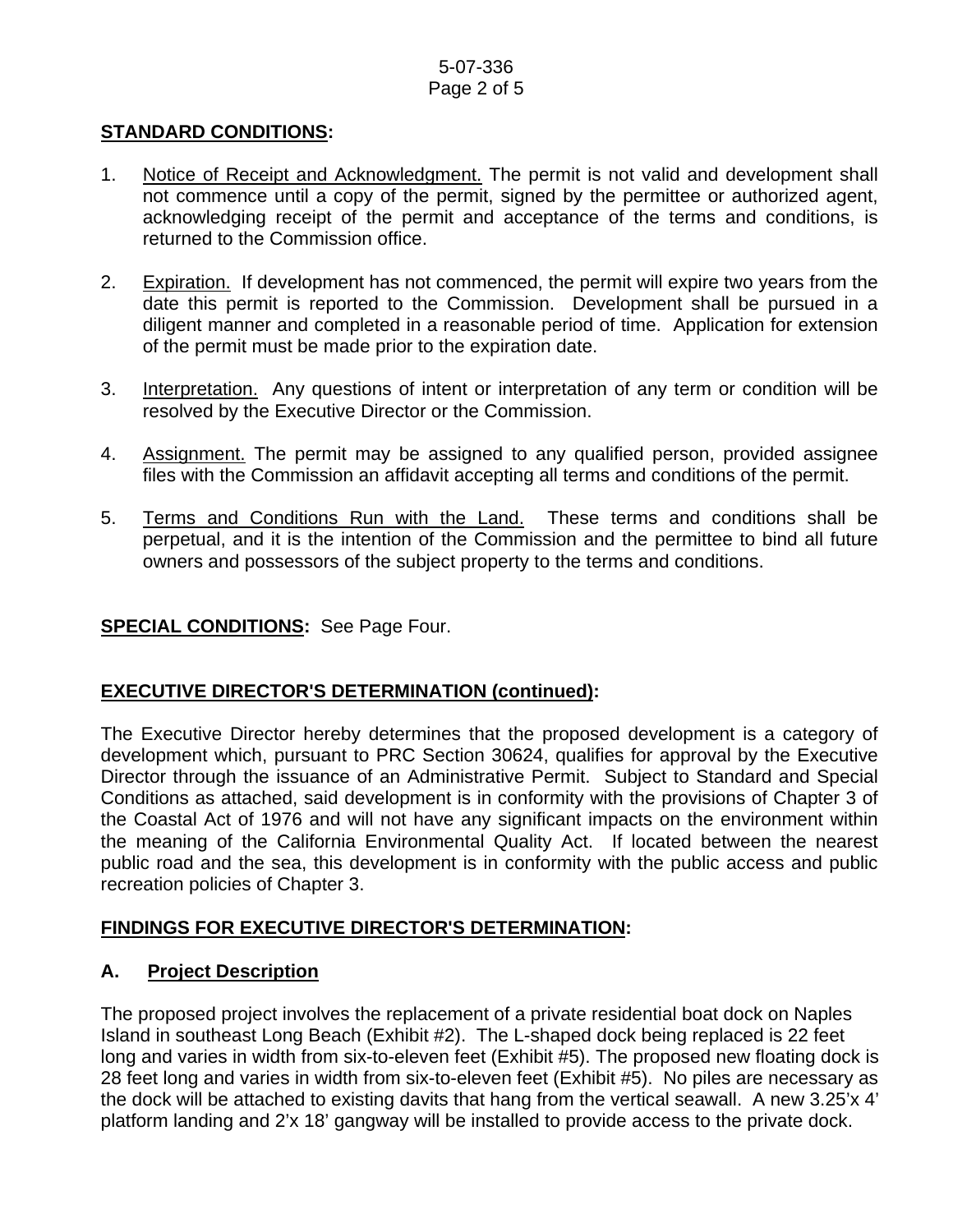The proposed project is in Rivo Alto Canal, situated between the canal's vertical seawall and the City Pierhead Line (Exhibit #4). The proposed dock is associated with the adjacent singlefamily residence and is for boating recreation purposes. The proposed project will not interfere with the public accessway that exists immediately inland of the seawall in this location. Tom Nelson conducted an eelgrass survey in the canal at the project site on October 17, 2007. Some eelgrass beds were found and mapped seaward of the pierhead line in the center of the canal, but these eelgrass beds will not be disturbed by the proposed project as no disturbance of the canal bottom is proposed or permitted. Also, the National Marine Fisheries Service has found that eelgrass is not usually found within dock areas situated directly adjacent to the Naples Island seawalls with no inter-tidal beach zones (like this site). The proposed project has received an "Approval in Concept" stamp from the City of Long Beach Planning Department and the City of Long Beach Marine Bureau. The applicant has obtained a permit from the U.S. Army Corps of Engineers (File No. SPL-2007-1367-PHT).

# **B. Recreational Marine Resources**

The proposed recreational boat dock development and its associated structures do not result in the fill of coastal waters and are an allowable and encouraged marine related use. The proposed dock work will not have any significant adverse effect on sensitive marine resources, such as eelgrass. Therefore, the Commission finds that the proposed development, which is to be used solely for recreational boating purposes, conforms with Section 30224 of the Coastal Act.

# **C. Water Quality**

The proposed dock work will be occurring on or within coastal waters. The storage or placement of construction material, debris, or waste in a location where it could be discharged into coastal waters would result in an adverse effect on the marine environment. To reduce the potential for construction related impacts on water quality, the Commission imposes special conditions requiring, but not limited to, the appropriate storage and handling of construction equipment and materials to minimize the potential of pollutants to enter coastal waters and for the use of on-going best management practices following construction. As conditioned, the Commission finds that the development conforms with Sections 30230 and 30231 of the Coastal Act.

# **D. Public Access**

As conditioned, the proposed development will not have any new adverse impact on public access to the coast or to nearby recreational facilities. Thus, as conditioned, the proposed development conforms with Sections 30210 through 30214, Sections 30220 through 30224, and 30252 of the Coastal Act.

# **E. Local Coastal Program**

A coastal development permit is required from the Commission for the proposed development because it is located within the Commission's area of original jurisdiction. The Commission's standard of review for the proposed development is the Chapter 3 policies of the Coastal Act. The City of Long Beach certified LCP is advisory in nature and may provide guidance. The Commission certified the City of Long Beach LCP on July 22, 1980. As conditioned, the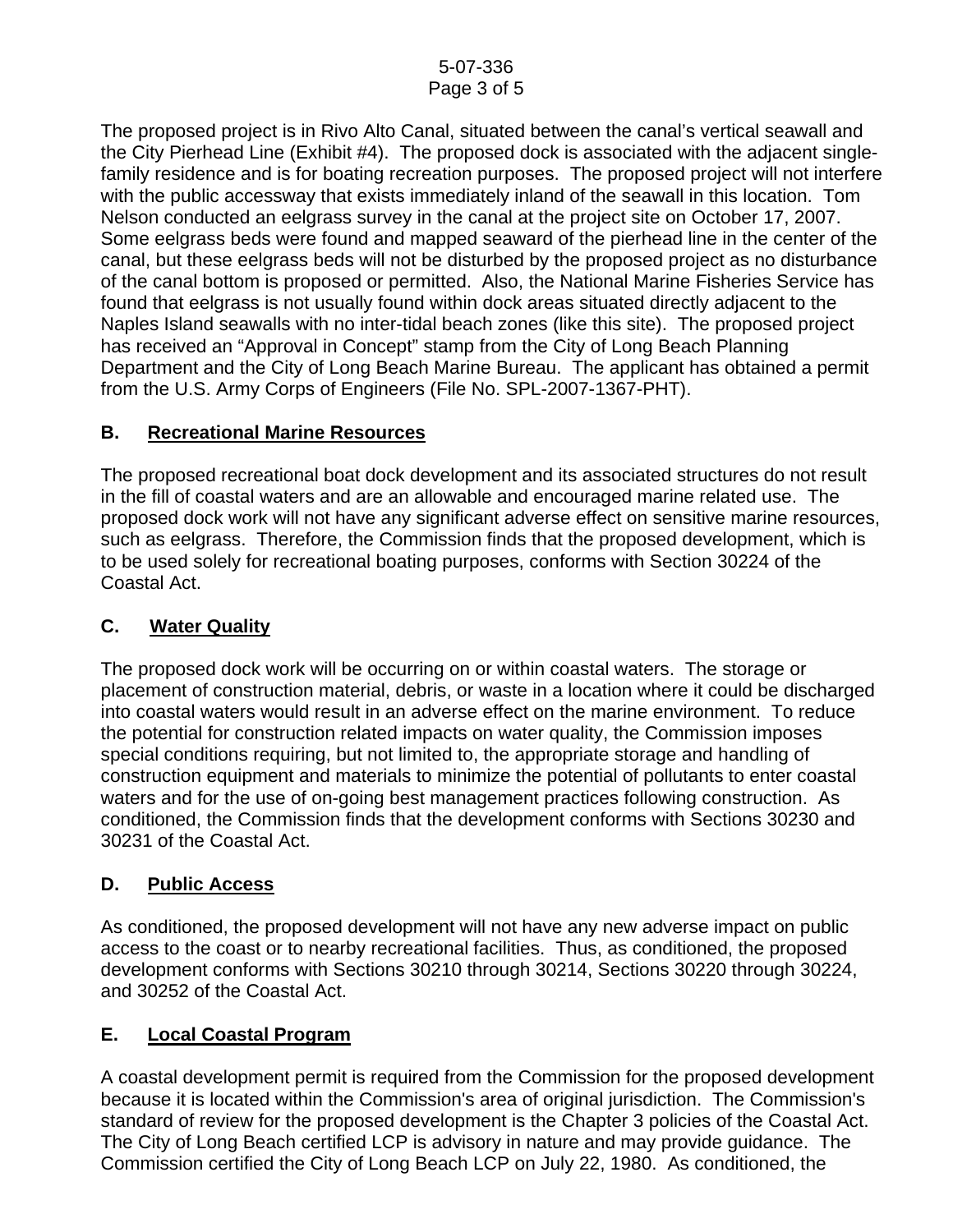proposed development is consistent with Chapter 3 of the Coastal Act and with the certified LCP for the area.

# **F. California Environmental Quality Act (CEQA)**

As conditioned, there are no feasible alternatives or feasible mitigation measures available which would substantially lessen any significant adverse effect which the activity may have on the environment. Therefore, the Commission finds that the proposed project, as conditioned to mitigate the identified impacts, is the least environmentally damaging feasible alternative and can be found consistent with the requirements of the Coastal Act to conform to CEQA.

# **SPECIAL CONDITIONS:**

#### **1. Permit Compliance**

 The permitted use of the approved development is for boating related uses only. All development must occur in strict compliance with the proposal as set forth in the application for permit, subject to any special conditions. Any deviation from the approved plans must be submitted for review by the Executive Director to determine whether an amendment to this coastal development permit is required.

#### **2. Construction Responsibilities and Debris Removal**

- a) No construction materials, equipment, debris, or waste will be placed or stored where it may be subject to wave, wind, or rain erosion and dispersion.
- b) Any and all construction material shall be removed from the site within ten days of completion of construction and disposed of at an appropriate location.
- c) Machinery or construction materials not essential for project improvements are prohibited at all times in the subtidal or intertidal zones.
- d) If any disturbance of the bottom occurs during construction, a silt curtain will be utilized to control turbidity.
- e) Floating booms will be used to contain debris discharged into coastal waters and any debris discharged will be removed as soon as possible but no later than the end of each day.
- f) Divers will recover non-buoyant debris discharged into coastal waters as soon as possible after loss.

# **3. Best Management Practices (BMP) Program**

By acceptance of this permit, the applicant agrees that the long-term water-borne berthing of boat(s) in the approved dock and/or boat slip will be managed in a manner that protects water quality pursuant to the implementation of the following BMPs.

- a) Boat Cleaning and Maintenance Measures:
	- 1. In-water top-side and bottom-side boat cleaning shall minimize the discharge of soaps, paints and debris.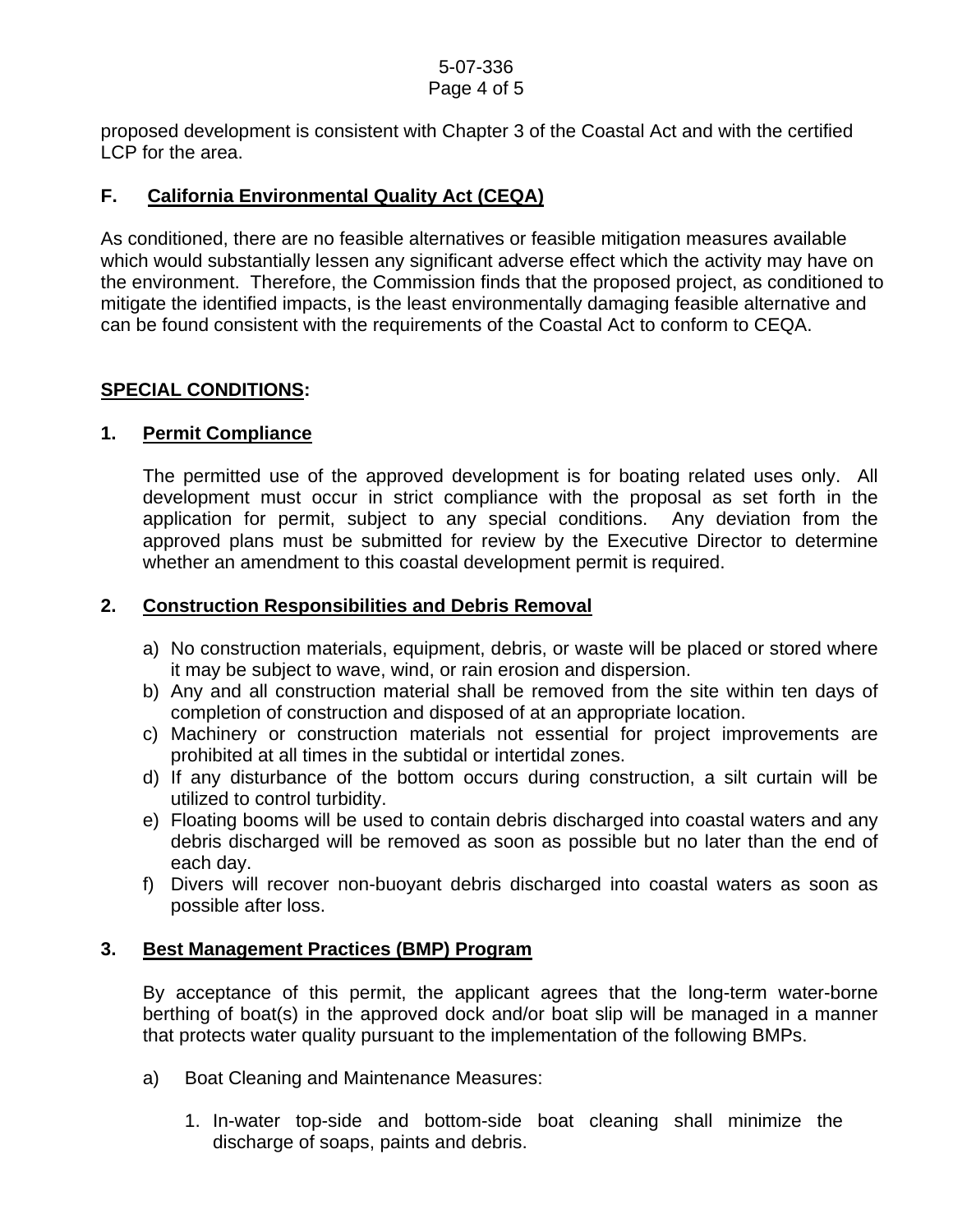#### 5-07-336 Page 5 of 5

- 2. In-the-water hull scraping or any process that occurs under water that results in the removal of paint from boat hulls is prohibited. Only detergents and cleaning components that are designated by the manufacturer as phosphate-free and biodegradable shall be used, and only minimal amounts shall be used.
- 3. The applicant shall minimize the use of detergents and boat cleaning and maintenance products containing ammonia, sodium hypochlorite, chlorinated solvents, petroleum distillates or lye.
- b) Solid and Liquid Waste Management Measures:

All trash, recyclables, and hazardous wastes or potential water contaminants, including old gasoline or gasoline with water, absorbent materials, oily rags, lead acid batteries, anti-freeze, waste diesel, kerosene and mineral spirits shall be disposed of in a proper manner and shall not at any time be disposed of in the water or gutter.

c) Petroleum Control Management Measures:

Oil absorbent materials should be examined at least once a year and replaced as necessary. The applicant shall recycle the materials, if possible, or dispose of them in accordance with hazardous waste disposal regulations. The boaters are encouraged to regularly inspect and maintain engines, seals, gaskets, lines and hoses in order to prevent oil and fuel spills. Boaters are also encouraged to use preventive engine maintenance, oil absorbents, bilge pump-out services, or steam cleaning services as much as possible to clean oily bilge areas. Clean and maintain bilges. Do not use detergents while cleaning. The use of soaps that can be discharged by bilge pumps is discouraged.

# **4. Public Access along the Waterway**

The proposed project shall not interfere with public access and use of the public walkway that runs along Rivo Alto Canal.

# **ACKNOWLEDGMENT OF PERMIT RECEIPT/ACCEPTANCE OF CONTENTS:**

I/We acknowledge that I/we have received a copy of this permit and have accepted its contents including all conditions.

Applicant's Signature **Date of Signing** 

\_\_\_\_\_\_\_\_\_\_\_\_\_\_\_\_\_\_\_\_\_\_\_\_\_\_\_\_ \_\_\_\_\_\_\_\_\_\_\_\_\_\_\_\_\_\_\_\_\_\_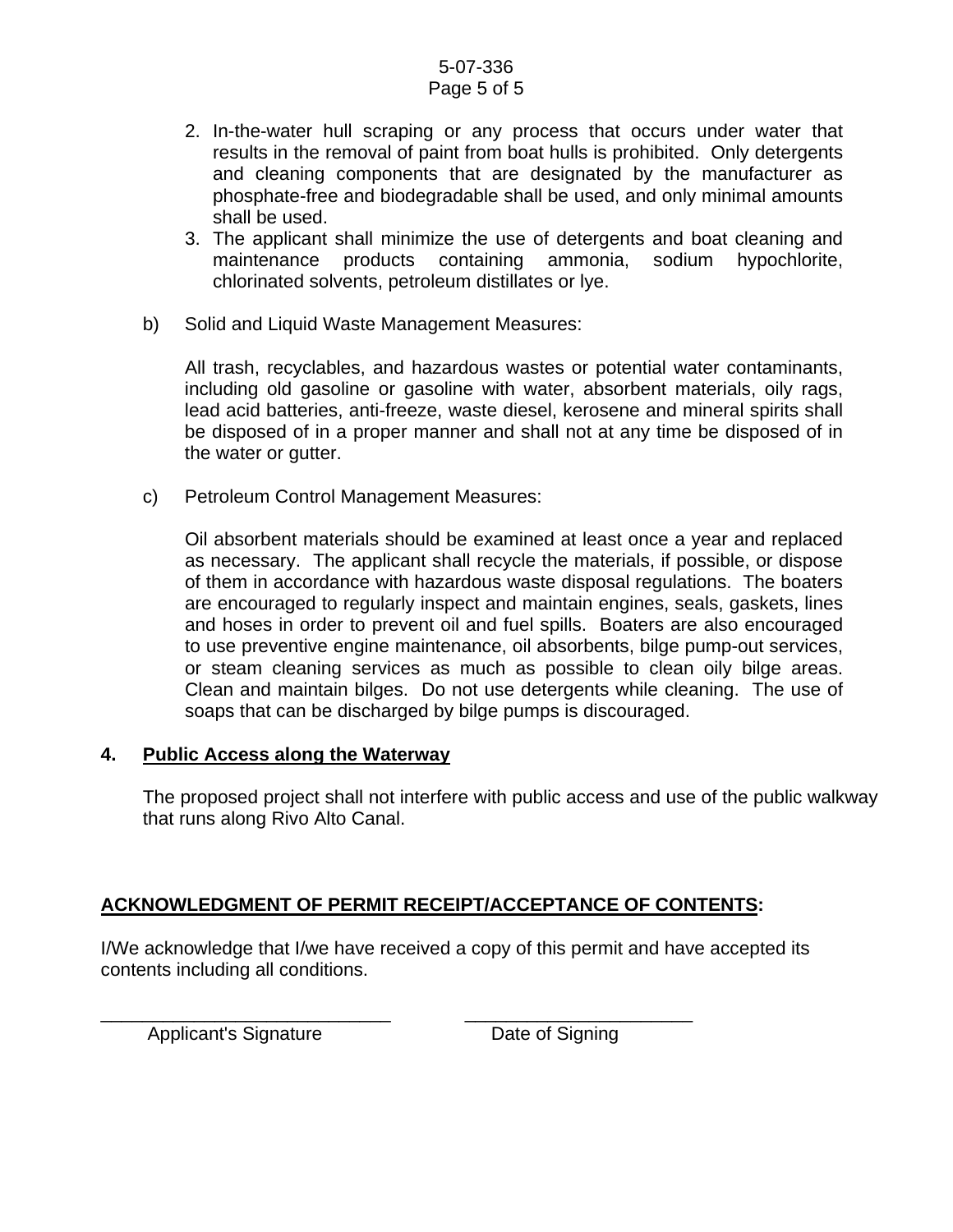# **City of Long Beach**

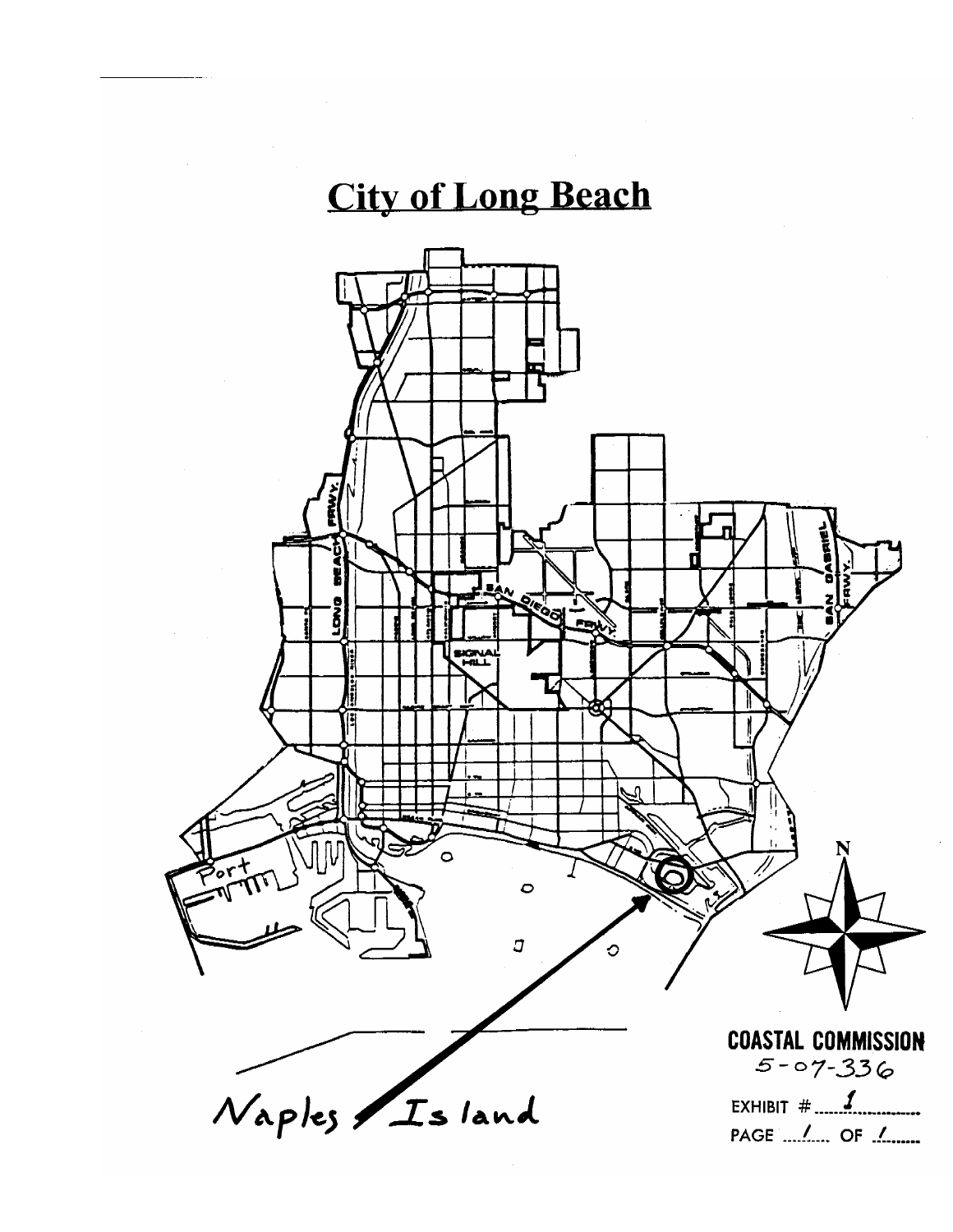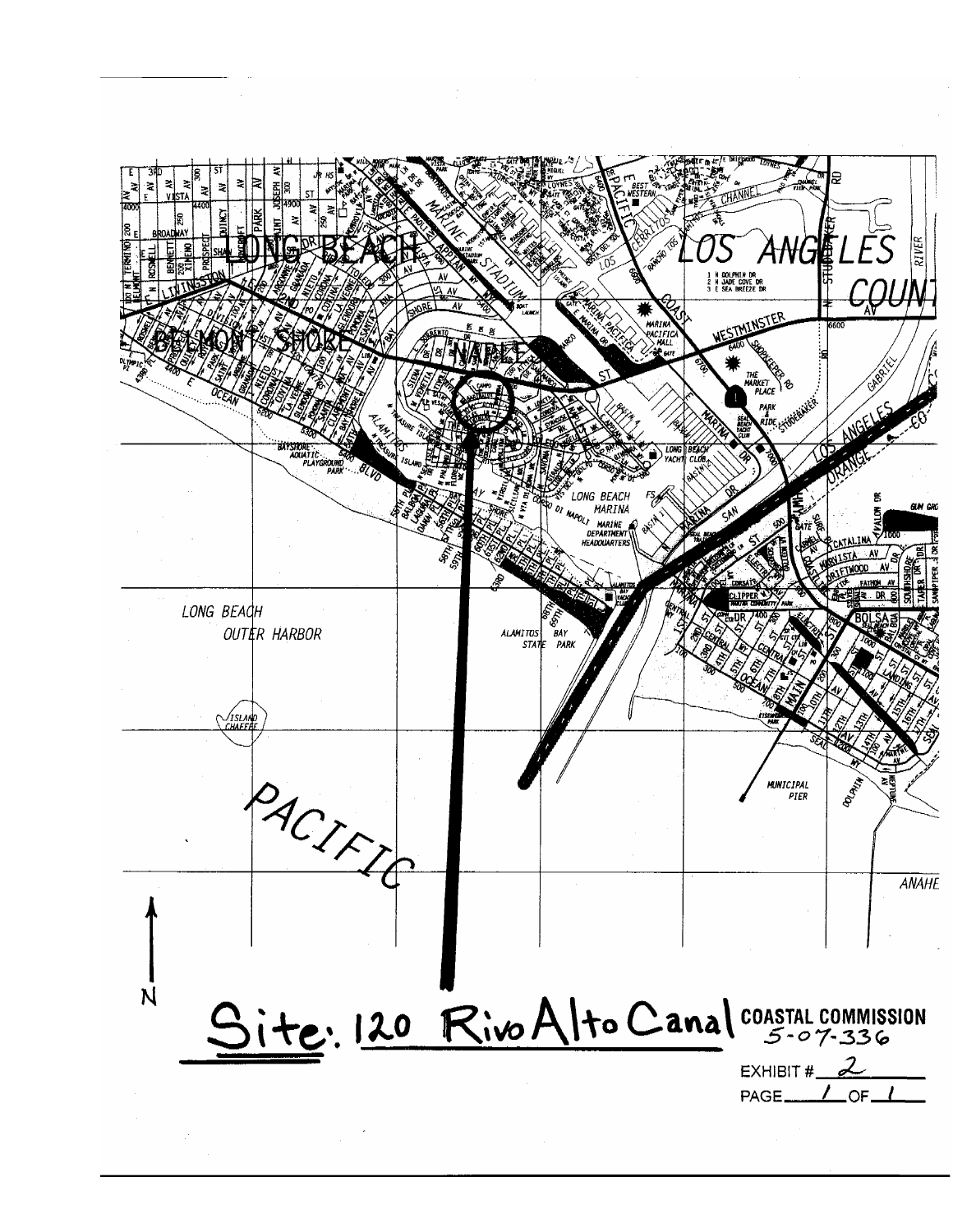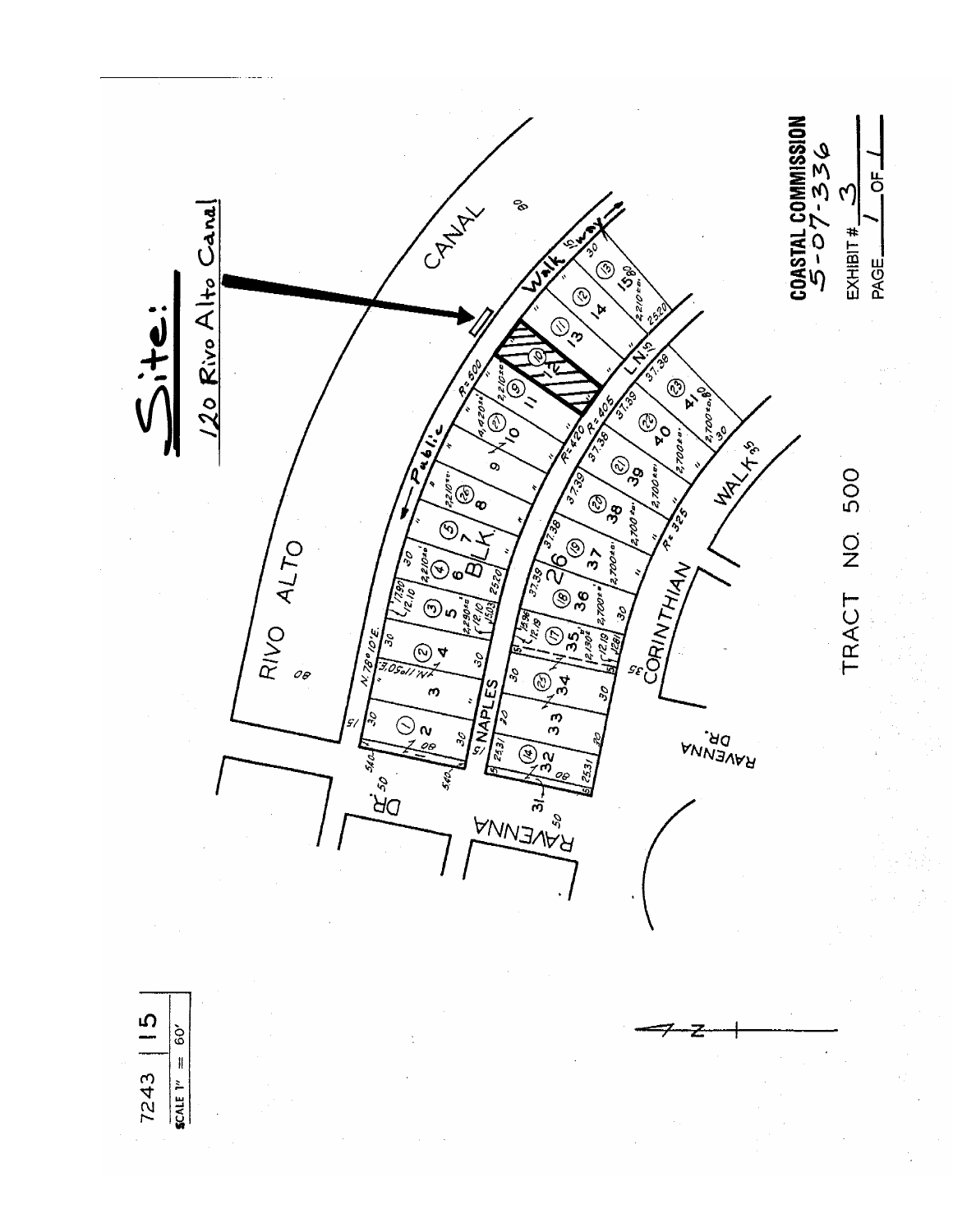